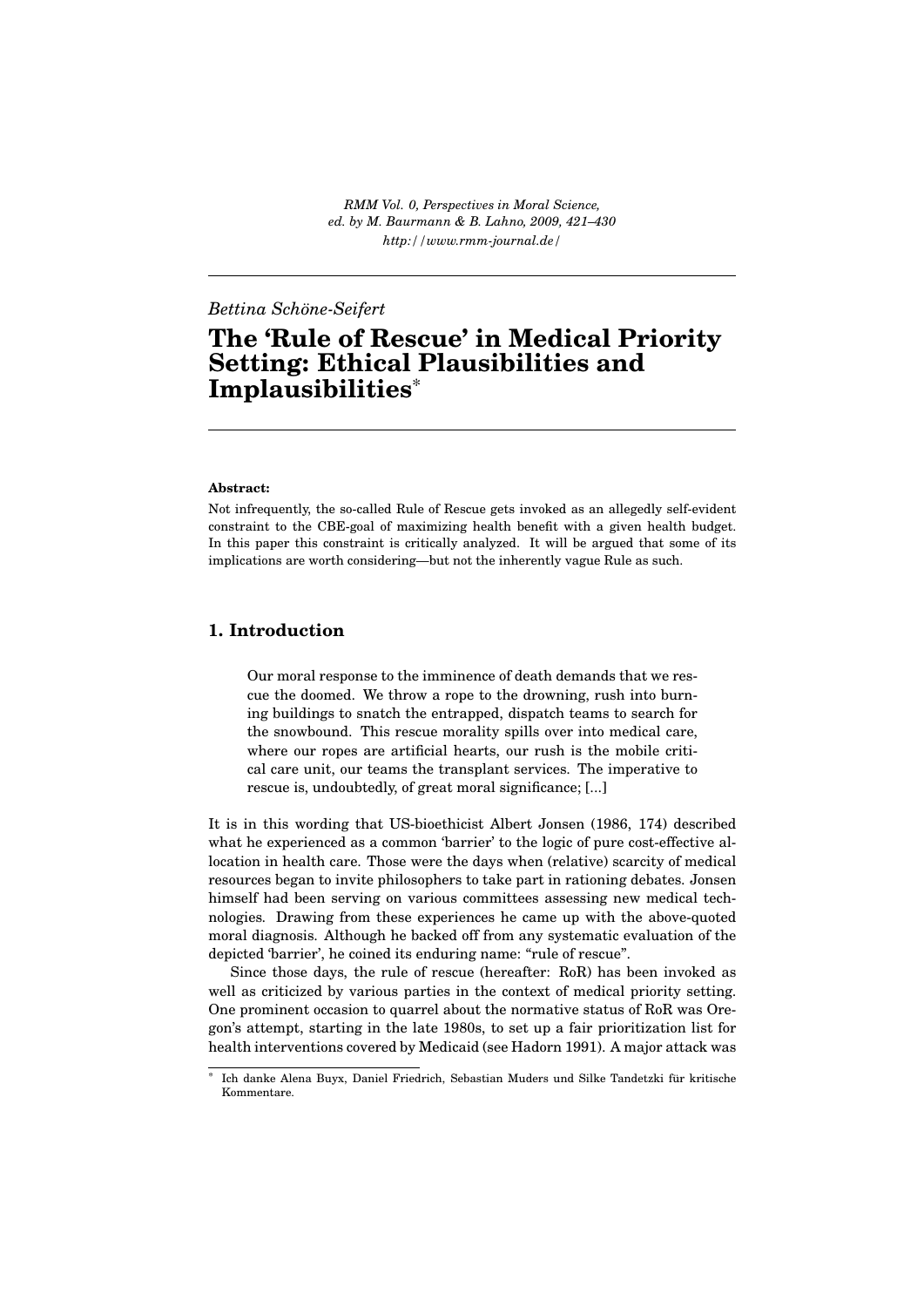ridden against Oregon's originally purely cost-benefit-oriented approach (with severe methodological problems in assessing benefits that cannot be discussed here), because it presumably prompted the media-covered death of 7-year-old Coby Howard in 1987. The boy, suffering from acute lymphocytic leukemia, could most probably have been cured by a 100.000\$ bone marrow transplant which was, however, not covered anymore by public funding, but would have been available some 6 months before. This event induced major changes in Oregon's health policy—changes that gave room to RoR. In Australia as well as in the UK, RoR has even officially and explicitly been accepted as a constraint to cost effective allocation, although its proper and consistent impact remains an open question (see MacKenzie et al. 2008; NICE-Citizens' Council Report 2006). Cautioning voices have pointed to the increasing danger of a stakeholderinterested invocation of RoR (see Moynihan, Heath and Henry 2002).

Much in line with Jonsen's original thoughts, many people have come to accept RoR as a morally significant ingredient in people's moral make-up, as something to be respected in any acceptable health policy. In Germany, it has in particular been philosopher Hartmut Kliemt who introduced to a larger public the principle (which he named "Akutprinzip") and its relevance: The more acutely life-threatening a condition, the higher the priority of its treatment in publicly financed health care—this he considers to be a widespread maxim and a rational principle for prioritizing publicly financed health interventions (e.g. Kliemt 2006).

Although they give some examples of RoR-required therapies (renal dialysis, second chance transplants, artificial hearts) and identify some categories of interventions that get posteriorized by RoR (prevention programs such as diagnostic screenings), neither Jonsen nor Kliemt nor many other RoR-proponents go into much detail of RoR's exact definition and thus its extension in assessing medical interventions. Nor do they attempt to provide a systematic theory for RoR's exact place in justifying priority setting in publicly financed medicine.

Rather, starting from the fact that people when asked for their fairnesspreferences in health care and otherwise have a strong inclination to follow RoR, Kliemt and others embrace the view that RoR has a predominantly symbolic function (Cookson, McCabe and Tsuchiya 2008; Kliemt 2006; McKie and Richardson 2003). According to this perspective, adopting RoR functions as social glue, expressing inter-individual respect among citizens and giving a signal of striving at a humane and caring society that wants to "save endangered life whenever possible, hang the cost" (Connor 1991, 5). Consequentialists might book "the enhanced feeling of security derived from knowing that one lives in a compassionate society, where those in desperate need are not ignored" under external utilities (McKie and Richardson 2003, 2411).

Maybe, this already marks the end of any more systematic evaluation, given that "it is hard to form even the vaguest guess about the magnitude of 'symbolic value'—not only because effects are indirect and long-term but also the same action may symbolise different things to different citizens" (Cookson, McCabe and Tsuchiya 2008, 543). In the following I want, however, try to pursue the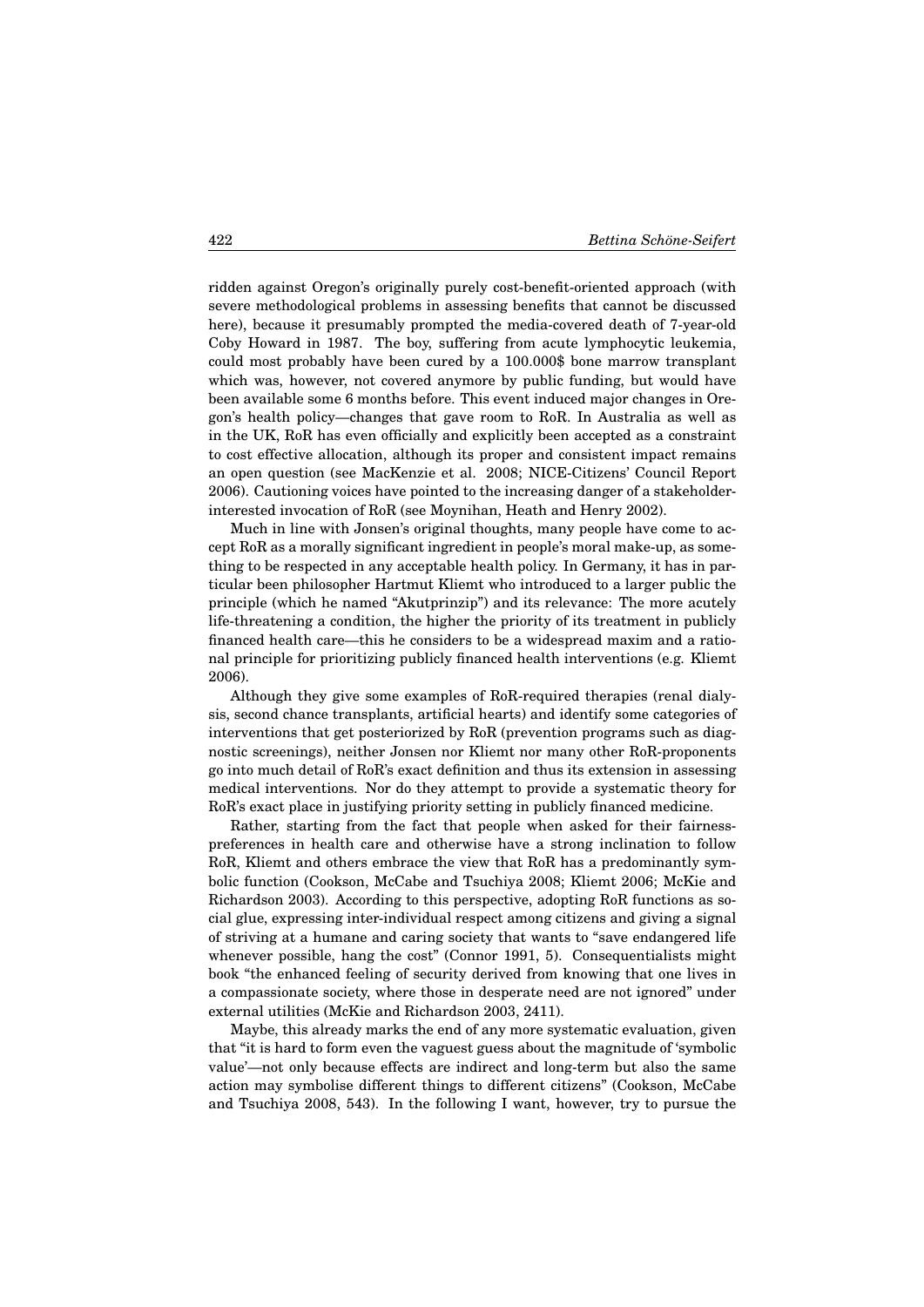systematic analysis of RoR a bit further, thereby profiting from recent literature. In the end, I will come up with some quite tentative suggestions regarding RoRs proper role in health care allocation.

## **2. Specifying Uncontested RoR-Imperatives**

Many of us will share Albert Jonsen's diagnosis of a commonly and strictly felt duty to 'rescue the doomed'. However, this approval seems to depend on a rather narrow reading of the conditions under which this 'rescue morality' is or should be binding. Indeed, paradigm cases for usually unquestioned RoR-reference such as the lost sailors or the trapped miners—share a number of characteristics, namely:

- 1. the victims' visibility or identifiability;
- 2. acutely impending death of the victims;
- 3. a reasonable chance of effective rescue;
- 4. acceptable risks or costs to the rescuers;
- 5. exceptionality of occurrence.

Scenarios showing all of these features in once most likely qualify as situations where many or most of us intuitively feel strictly obliged to undertake rescue efforts. Moreover, we want others to feel correspondingly obliged. And we want to live in a society where following such obligations is considered the decent minimum. If there is such a thing as a common morality (as I believe it is), a duty to rescue in such paradigm cases is likely to be one of its central norms and a rescue *disposition*, a specification of altruistic dispositions, one of its central virtues. Being disposed to rescue the doomed means that facing a paradigm case one would not start to balance pros and cons, to calculate opportunity costs—but rather jumps in. Doing otherwise, would invite Bernard Williams' famous onethought-too-much-argument that he held against consequentialism. To some extent, policies have to mirror and confirm our rescue dispositions. That's all water on RoR's mill.

However, as soon as one or more of the listed features is not or not significantly realized—a thesis that will be argued for below—the rescue disposition might and possibly should give way to weighing and justifying. To use Pettit's and Brennan's (1986) convincing metaphors: the disposition (*auto-piloting*) gets replaced by reasoning (*piloting*). Let us take a look now at how close alleged RoR-health care scenarios resemble the miner and sailer paradigm and discuss the implications of possible deviation.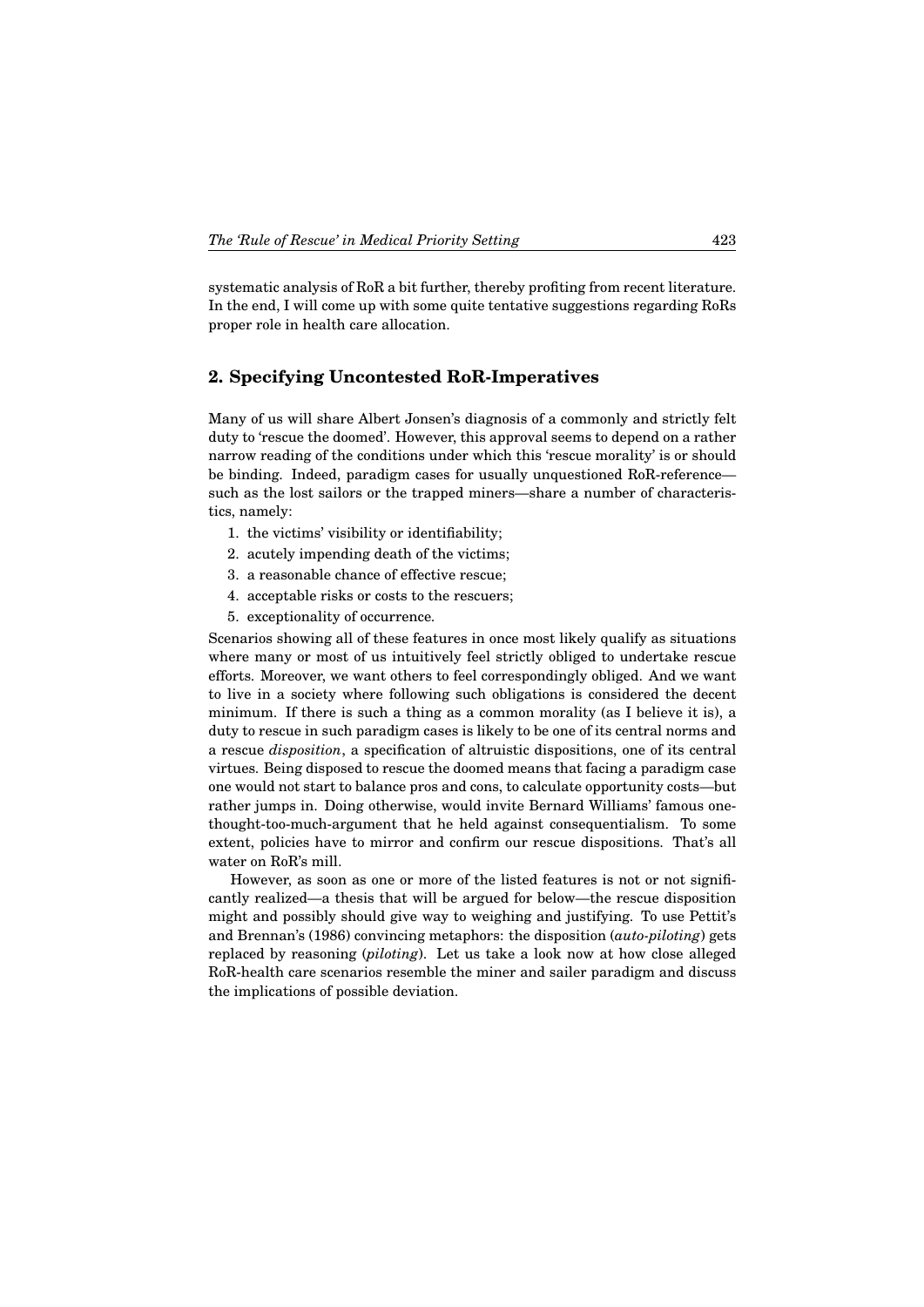# **3. Analyzing Potential RoR-application in Health Care Prioritization**

As already mentioned, RoR in health care is commonly invoked as a constraint on cost benefit evaluation (CBE) which is in turn is frequently applied with the aim to maximize aggregate health benefit. It is important, however, to emphasize that quite often rescuing patients from life threatening disease is also the right thing to do in the logic of CBE. If CBE counts patient benefits in terms of, say, QALYs (quality adjusted life years—health economy's standard summary measure for health benefit) then curing a fatal disease and thereby preventing a patient's premature death and restoring her to good or full health will 'produce' quite a number of QALYs: the more (statistically expectable) life years gained and the better the resulting quality of life, the higher the benefit. Only if the costs of intervention are very high or else if the gain in extension or quality of life is only small, CBE-based policies might consider the rescue not worth its costs. It is here, that CBE critics possibly invoke RoR, demanding rescue without paying attention to cost.

Assuming that we are and want to be disposed to follow RoR in paradigm cases, the closeness or distance of health care interventions to just these cases becomes a paramount question. Let us look for answers with regard to each of those cases' standard features, as listed above. In doing so, it is left open whether these conditions are usually seen as necessary or sufficient, since this seems to be at considerable variance in various authors. In any case, the moral relevance of these aspects is to be scrutinized.

#### **3.1 The Identifiable Victims Condition**

If there is any consensus in current prioritization debates, it is upon the importance of setting health care priorities *ex ante*, so as to furnish these decisions with impartiality and transparency. Following this suggestion does, obviously, imply that at the time of decision making neither beneficiaries nor victims of such policies are identifiable. Only later, when rationing decisions guide patient treatment, *hic et nunc* identifiability becomes an issue. RoR proponents who give moral weight to the identifiability aspect want health policy to give priority to patients who—now unknown—will at the time of potential intervention be identifiably sick over patients who—now unknown—will at the time of intervention still be non-identifiable, but might benefit more. This 'second degree' relevance of identifiability allows for a more distanced view of people's inclination to privilege the visible than can be hold when being involved in an acute rescue situation.

From such a distant (educating) view one can realize some boldly irrational consequences: Rather than screening people susceptible for a potentially fatal disease and treat them early, effectively and at low cost one would wait until later—only to treat the very same patients at higher suffering, with higher risk and higher cost.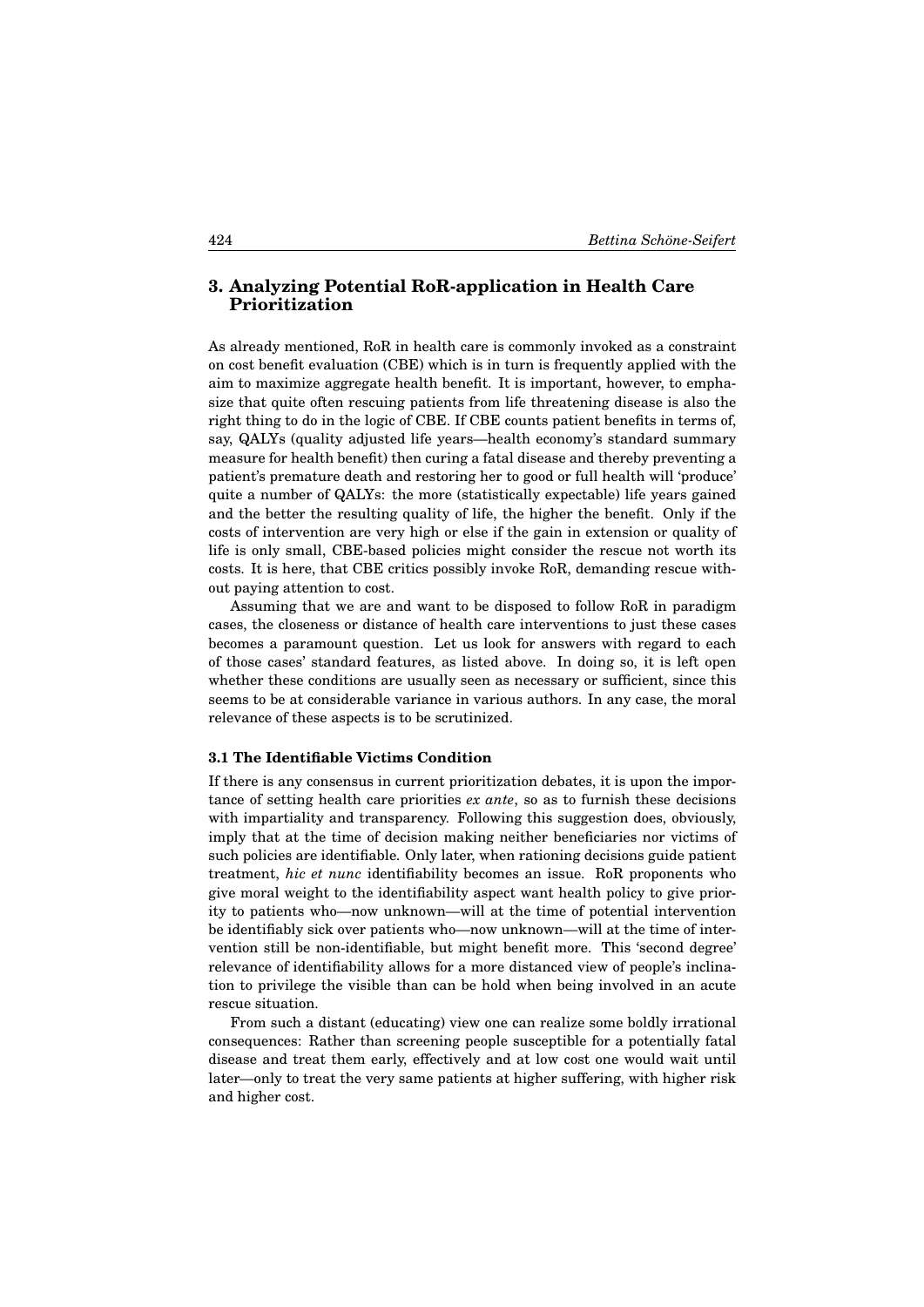Moreover, it has repeatedly been stressed that victim identifiability being a morally irrelevant aspect cannot serve as a criterion for fair resource allocation because this would violate the principle of equality (Cookson, McCabe and Tsuchiya 2008; McKie and Richardson 2003; Sheehan 2007). This is even more obvious if one shift to the aspect of victim visibility that is quite often put in one with identifiability, although the former implies the latter but not *vice versa*. Repeatedly and in different countries with different health care systems single patients or groups of patients who 'got a face' by media campaigns (sometimes explicitly referring to RoR) induced changes in health policies (Hadorn 1991 and 1996; MacKenzie et al. 2008) while at the same time inviting critique for the unfair contingency of such media influences. I can only mention *en passant*, that empirical research has with sophisticated methodology looked for the psychological underpinnings of the priority reliably given to the rescue of identifiable victims (Jenni and Loewenstein 1997). According to these data the major cause is not the visibility factor but rather the impression that a very high percentage of the reference group can be saved (in the extreme case: the one single victim being the reference group). The blatant irrationality of this framing effect does not count in favor of the identifiability condition.

#### **3.2 The Acutely Impending Death Condition**

Giving priority to lifesaving, as RoR wants us to do, without an eye to calculating opportunity cost, has at least two sources of intuitive plausibility: the urgency aspect and the biggest value aspect. In searching for people buried by an avalanche every single hour of delay may significantly reduce the chances of survival. And if rescue efforts are indeed successful, the beneficiaries commonly get back into their lives in full health or so the paradigm makes us believe: reasonably enough, we presume the doomed to be healthy skiers or sailors who could get out of the tragedy pretty much undamaged, perhaps with some vexing memories and surely with a lot of gratitude. And since losing one's life is typically seen as losing everything, the resulting gain is enormous. Both aspects cannot simply be transferred to healthcare scenarios (nor into safety-planning in road traffic).

First, the urgency aspect, though part of daily work in emergency rooms and intensive care units, disappears in *ex ante* prioritization. Here there is time enough for weighing probabilistic benefits and risks, for calculating direct and indirect costs. In such a privileged situations the heuristic advantage of an 'act-don't-calculate!'-imperative cannot be inferred. Second, many patients, who survive disease or accident by means of medical interventions do so at reduced quality of life or only for a limited time and possibly at skyrocketing costs. This is where medical lifesaving gets into tension with CBE.

To be sure, in many instances CBE itself favors to intervene in life threatening conditions because patients are likely to profit extremely, gaining many more QALYs for money than do the less severely ill. But again, this does not hold where improvement potentials are limited or treatments very costly. Giv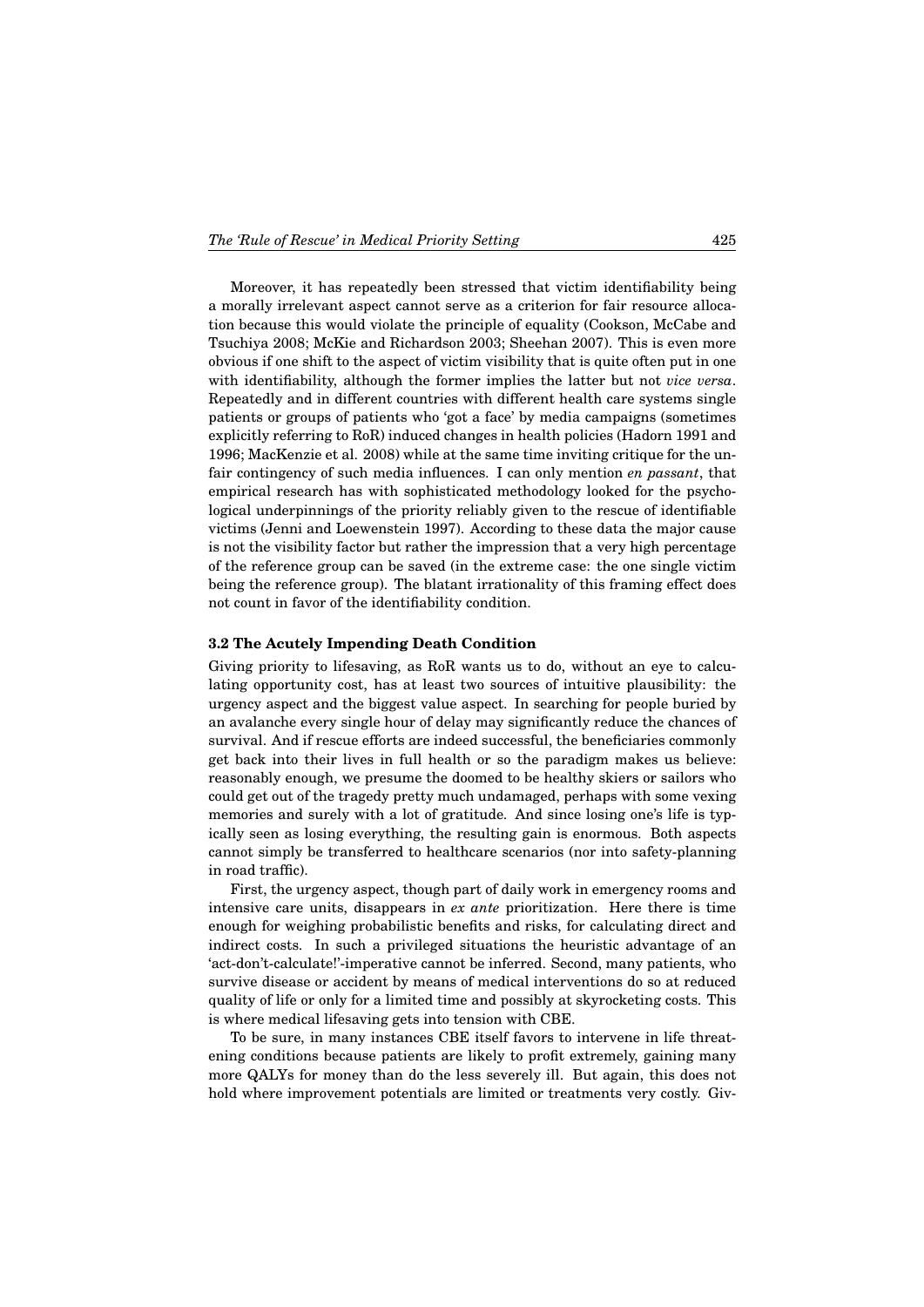ing priority to medical life saving, even if this means a cut back in overall health benefits, is nevertheless considered fair by many, at least to some degree. This holds true for both lay people and experts in ethical theory (Brock 2004; Hadorn 1996; Ubel et al. 1996).

In ethical theory the problem in question is often framed more general as the tension between the two principles 'sickest-first' and 'maximizing aggregate benefit' (CBE), where the 'sickest-first' principle is interpreted as a specification of John Rawls' *difference principle* that wants us to improve chances of fair opportunities of the the worst off with priority. Some authors (e.g. McKie and Richardson 2003, 2409) see an important difference between both norms, because in their eyes RoR—but not the Rawlsean principle—requires the identifiability condition. But not only is this condition one of the implausible RoRingredients, as I have tried to argue above. RoR is, moreover, explicitly formulated by some institutions without reference to identifiable patients. And, finally, several authors do not take RoR to be confined to lifesaving but extend it to patients with severe suffering from nonfatal disease (for instance Hadorn 1996). Indeed, confirmation of the difference principle might turn out to be RoR's most plausible aspect.

I can see three different ways to approach the tension between the lifesavingfirst-principle and the goal of maximizing overall health benefit. One is to live with it on a muddling through balance, in line with a more fatalist reading of Dan Brock's observation:

"However, there seems no objective, principled basis for determining how much priority to give to the sickest, that is, how much aggregate health benefits should be sacrificed in order to treat or give priority to the sickest. Instead, the most one can say is that most people and many theories of distributive justice have a concern both for maximizing overall benefit with scare health resources and for helping the worst off or sickest, but there is large indeterminacy regarding the proper trade off between these two concerns when they are in conflict." (Brock 2004, 213; see also Sheehan 2007)

The second approach would indeed give lexical priority to life-saving (or improving the fate of the otherwise sickest), thereby violating the principle of maximizing utilities across areas and patients. The third way, most promising from my genuinely consequentialist perspective, would look for a (consequentialist) explanation of the sickest-first-rule, one that might ideally serve as the missed 'principled basis' for the trade-offs in terms of aggregate health benefit in standard measure. One such approach has been suggested by Eric Nord with his "cost-value-analysis" to replace standard CBE (Nord 1999 and 2009). In a nutshell, Nord suggests to place value not linearly on any extra week of life or on any extra unit of life's quality gained by treating some patient by some intervention. Rather he favors to build upon the idea that dying an unwanted premature death interferes with one's hopes for realizing one's life plans or one's potentials—pretty much regardless of age and to a certain extent regardless of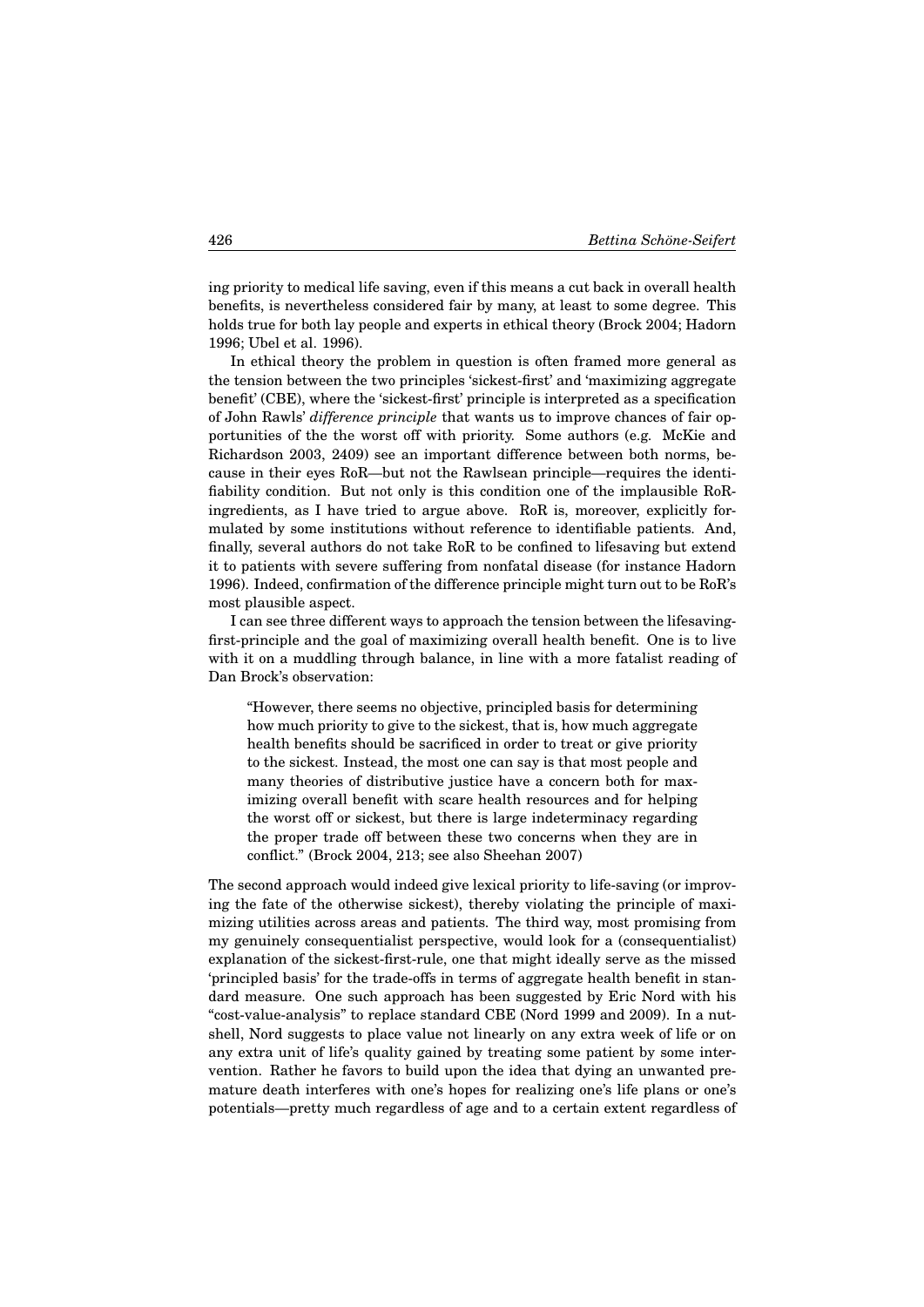quality of life. This approach invites for re-evaluating and recalculating the benefit side of standard CBE, adopting the idea (behind RoR as well as behind some prominent CBE critique (e.g. Brock 2004; 2005)) that within limits, lifesaving interventions deserve extra weight. It does, however, remain within the foundational structure of consequentialist ethics since it aims at spending available healthcare bucks for maximal overall benefit—benefit that is conceptualized more plausibly. This seems to be a promising road.

#### **3.3 The Reasonable Chance Condition**

Chances of success in rescue situations count in two dimensions: the chance of rescuing as such (to find the buried miners alive, to restore heart beat by reanimating the pulseless patient) and the chance of afterwards getting those victims to an acceptable state. In paradigm rescue scenarios, chances of the first kind will depend on circumstances, for instance on the time interval between accident and rescue mission; often they are hard to calculate, leading to an in *dubio pro reo* attempt to undertake rescue efforts. However, as with very slim response rates in medicine, even the slimmest rescue chance would seem worth the effort if they were not all too expensive. *Ex ante* planning for helicopter or track hound capacities do not seek to provide the resources for worst case scenarios—for reason of costs. Public health expenditures cannot afford billions to rescue a single patient. This sensitive of super-costs will again be taken up below.

The second dimension of rescue chances, getting the beneficiaries in an acceptable state, does as we have seen above not play an important role *outside* medicine—but very well *inside*. Once more, this means a problem for the transferability of RoR to medical priority setting. As we all know, many health interventions do have but a very limited potential for clinical benefit. Even in best responding patients they might extend life time but for some weeks, improve their well being by few percents only. Generally excluding such marginally effective treatments from the list of publicly financed interventions seems reasonable in times of tight budgets, given that individual trade-offs are but very tiny (see Buyx, Friedrich and Schoene-Seifert 2009). However foregoing to save a patient's life, even if only for short time, violates RoR.

It does, but for good reasons. If our above analysis is plausible in that RoR rightly reminds us to reevaluate the benefit currency in standard CBE, foregoing marginal individual benefits is legitimate. After all, they do not noticeably help patients to realize their life plans or potentials (the key idea of Nord's (1999) cost-value analysis). Hence RoR would have to be adopted in this respect.

#### **3.4 The Acceptable Costs Condition**

As already stated, rescue efforts that are super-expensive or rescue planning for slimmest chance cases are a sensitive issue, both within and without medicine. Where RoR seems deaf with regard to responsible social cost planning and where Kantian ethics postulates the pricelessness of human life, real world politics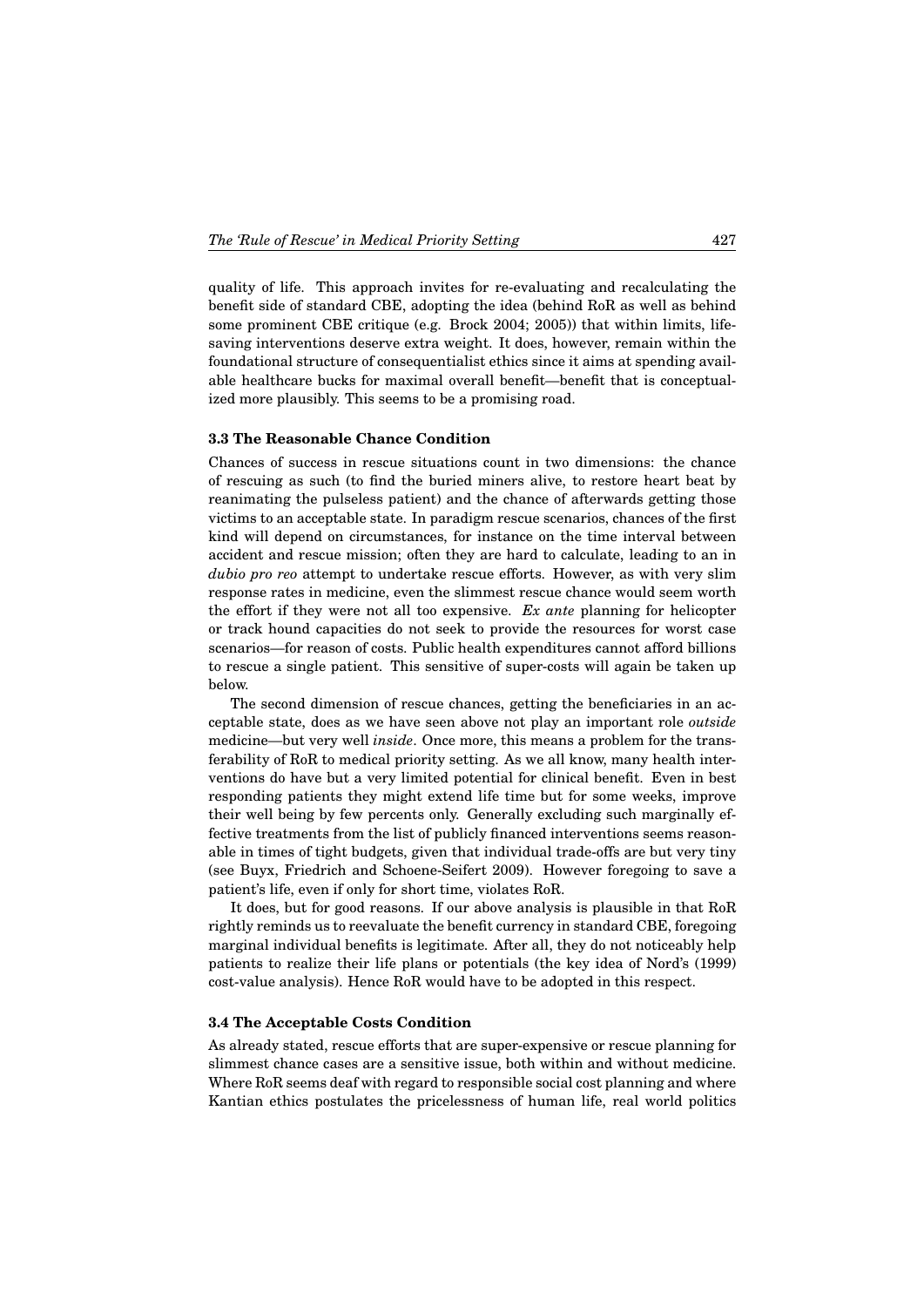can't follow such ideals. It never could. This lesson has to be learnt even with regard to health care, but this seems difficult both with regard to find reasonable cut off points and with regard to general acceptability.

Witness a development to the contrary: According to a quite recent decision of the German Constitutional Court, German constitutional right requires that statutory health insurance pays for non-standard medical interventions for patients with otherwise untreatable life-threatening conditions if only there is some evidence of "a not totally distant chance of healing or else a noticeably positive effect on the course of disease" (BVerfGE 2005). Following this direction, there seem to be almost no limits to the obligation to provide potentially life saving treatment—given that the Court decision neither refers to upper cost limits nor to scientific evidence. As has been made explicit by various experts (see Dannecker 2009) this is the wrong way. Most probably, however, RoR was the Court's background intuition.

#### **3.5 The Exceptionality Condition**

Paradigm rescue scenarios do not occur on a regular basis. They remain sudden tragic unexpected events. This fact contributes to RoR's intuitive plausibility. Hence, it does not come as a surprise that the explicit adoptions of RoR in Australian health services as well as by the Citizens' Council to the UK *National Institute for Health and Clinical Excellence* (see Mac Kenzie et al. 2008; NICE-Citizens Council Report 2006) have included an exceptionality condition. Both limit RoR to small groups of patients—a restriction that has come to be criticized as broadly unfair, discriminating against patients who happen to suffer from a non-orphan disease. Maybe the suggested reverse discrimination could be justified with the disadvantages those patients have, given that research often takes little interest and little effort in coming up with treatments against rare diseases. But apart from that, an exceptionality conditions for high cost spending seems unfair and unlikely to be publicly accepted on the long run. It does, however, provide further proof of the muddling through character of balancing alleged social glue against standard CBE.

### **4. Tentative Conclusions**

In paradigm sailor cases, RoR gains intuitive plausibility due to several contextual peculiarities. Transferring RoR into the context of medical priority setting is much less convincing. Given its largely under-determined concept, one should resist the temptation to allude to RoR whenever standard CBE would rule out life saving treatments of a certain kind.

There is, however, a lesson told by RoR for medical resource allocation. Some people (Hartmut Kliemt possibly among them) believe that CBE should be counterbalanced by the social glue from following RoR in health care prioritization or by its contribution to real fairness. But the lesson can also be understood dif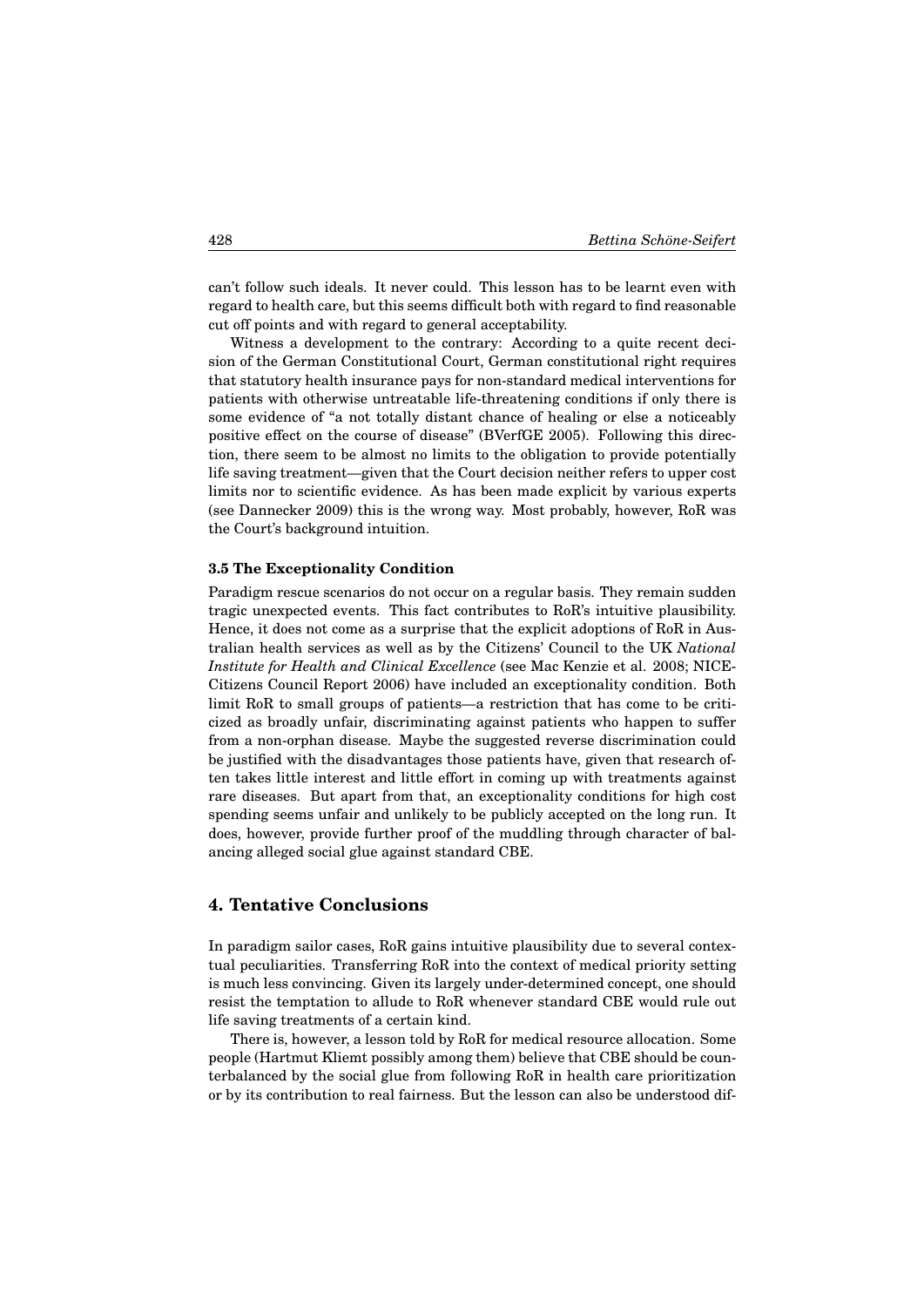ferently: RoR-inclinations might result from the insight that the benefit of being kept alive by medicine should not simply be translated in the number of QALYs gained. This would require revisions of standard CBE that might prove worth more effort.

A final remark to the importance of a rescue *virtue* mentioned at the beginning of this paper. Surely, such a virtue seems particularly desirable in medical doctors (see Conner 1991; Hughes and Walker 2009). My critical analysis of RoR is by no means incompatible with this view. Being virtuously inclined to rescue patients whenever possible should be constrained, however, by the given frame of limits set *ex ante*. Much like bay watchers have to do best with the given amount of rescue boats, physicians have to realize the best for their patients within the socially set medical limits.

## **References**

- Brock, D. W. (2004), "Ethical Issues in the Use of Cost Effectiveness Analysis for the Prioritization of Health Care Resources", in: S. Anand, F. Peter and A. Sen (eds.), *Public Health, Ethics, and Equity*, Oxford: Oxford University Press, 201–224.
- (2005), "Priority to the Worse Off in Health-Care Resource Prioritization", in: O. Rauprich, G.Marckmann and J. Vollmann (eds.), *Gleichheit und Gerechtigkeit in der modernen Medizin*, Paderborn: mentis Verlag, 37–52.
- Buyx, A. M., D. R. Friedrich and B. Schoene-Seifert (2009), "Marginale Wirksamkeit als Posteriorisierungskriterium: Begriffsklärungen und ethisch relevante Vorüberlegungen", *Ethik in der Medizin* 21, 1–11.
- BVerfGE 115, 25 (2005), *Neue Juristische Wochenschrift* 2006, 891 = *MedizinRecht* 2006, 164.
- Conner, S. L. (1991), "The Rule of Rescue", *Alabama Medicine: Journal of the Medical Association of the State of Alabama* 60(10), 2, 5–6.
- Cookson, R., C. McCabe and A. Tsuchiya (2008), "Public Healthcare Resource Allocation and the Rule of Rescue", *Journal of Medical Ethics* 34(7), 540–544.
- Dannecker, G. et al. (2009), "Der 'Nikolaus-Beschluss' des BVerfG—Auswirkungen für das Öffentliche Recht, das Zivilrecht und das Strafrecht", in: W. A. Wohlgemuth and M. H. Freitag (eds.), *Priorisierung in der Medizin—Interdisziplinäre Forschungsansätze*, Berlin: Medizinisch-Wissenschaftliche Verlagsgesellschaft, 158–183.
- Hadorn, D. (1991), "Setting Health Care Priorities in Oregon: Cost-Effectiveness Meets the Rule of Rescue", *Journal of the American Medical Association* 265(17), 2218–2225.
- (1996), "The Oregon Priority-setting Exercise: Cost-Effectiveness and the Rule of Rescue, Revisited", *Medical Decision Making* 16(2), 117–119.
- Hughes, J. and T. Walker (2009), "The Rule of Rescue in Clinical Practice", *Clinical Ethics* 4(1), 50–54.
- Jonsen, A. R. (1986), "Bentham in a Box: Technology Assessment and Health Care Allocation", *Law, Medicine & Health Care* 14(3–4), 172–174.